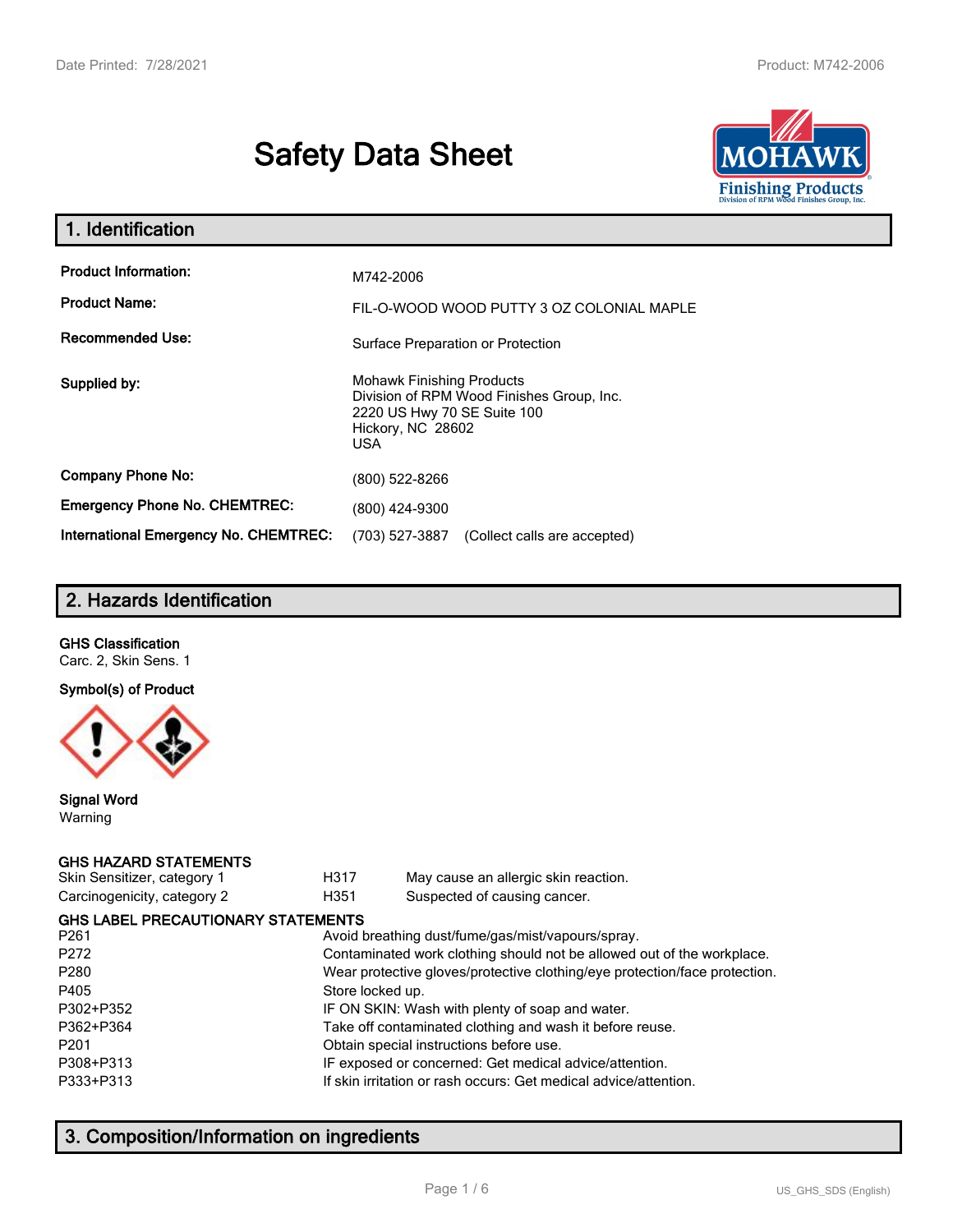$GHS$  Statements No Information<br>H351

H317-318-330-335-351

| <b>Chemical Name</b>                          | CAS-No.    | Wt. %     | <b>GHS Symbols</b>          | <b>GHS</b> |
|-----------------------------------------------|------------|-----------|-----------------------------|------------|
| crystalline silica                            | 14808-60-7 | 25-40     | No Information              | No In      |
| titanium dioxide                              | 13463-67-7 | $01-10$   | GHS08                       | H351       |
| 2.4.5.6-Tetrachloro-1.3-benzenedicarbonitrile | 1897-45-6  | $01 - 10$ | GHS05-GHS06-<br>GHS07-GHS08 | H317       |

The exact percentage (concentration) of ingredients is being withheld as a trade secret.

The text for GHS Hazard Statements shown above (if any) is given in the "Other information" Section.

## **4. First-aid Measures**



FIRST AID - EYE CONTACT: IF IN EYES: Rinse cautiously with water for several minutes. Remove contact lenses, if present and easy to do. Continue rinsing. If eye irritation persists: Get medical advice/attention.

FIRST AID - SKIN CONTACT: IF ON SKIN: Wash with plenty of soap and water. Take off contaminated clothing and wash it before reuse. If skin irritation or rash occurs: Get medical advice/attention.

FIRST AID - INGESTION: IF SWALLOWED: rinse mouth. Do NOT induce vomiting. IF exposed or if you feel unwell: Call a POISON CENTER or doctor/physician.

FIRST AID - INHALATION: IF INHALED: If breathing is difficult, remove victim to fresh air and keep at rest in a position comfortable for breathing. IF exposed or if you feel unwell: Call a POISON CENTER or doctor/physician.

## **5. Fire-fighting Measures**

**SPECIAL FIREFIGHTING PROCEDURES:** This product is not expected to burn under normal conditions of use.

**FIREFIGHTING EQUIPMENT:** None.

## **6. Accidental Release Measures**

#### **ENVIRONMENTAL MEASURES:** No Information

**STEPS TO BE TAKEN IN CASE MATERIAL IS RELEASED OR SPILLED:** Follow personal protective equipment recommendations found in Section VIII. Personal protective equipment needs must be evaluated based on information provided on this sheet and the special circumstances created by the spill including; the material spilled, the quantity of the spill, the area in which the spill occurred, and the training and the expertise of employees in the area responding to the spill. Do not allow the spilled product to enter public drainage system or open waterways.

## **7. Handling and Storage**



**HANDLING:** Avoid inhalation and contact with eyes, skin, and clothing. Wash hands thoroughly after handling and before eating or drinking.

**STORAGE:** Keep containers closed when not in use. Store in cool well ventilated space away from incompatible materials.

#### **8. Exposure Controls/Personal Protection**

| Ingredients with Occupational Exposure Limits |                         |                       |                     |                         |  |  |
|-----------------------------------------------|-------------------------|-----------------------|---------------------|-------------------------|--|--|
| <b>Chemical Name</b>                          | <b>ACGIH TLV-TWA</b>    | <b>ACGIH-TLV STEL</b> | <b>OSHA PEL-TWA</b> | <b>OSHA PEL-CEILING</b> |  |  |
| crystalline silica                            | $0.025 \,\mathrm{mg/m}$ | N.D.                  | 50 $\mu$ g/m3       | N.D.                    |  |  |
| titanium dioxide                              | 10 $mq/m3$              | N.D.                  | 15 mg/m $3$         | N.D.                    |  |  |
| 2,4,5,6-Tetrachloro-1,3-                      | N.D.                    | N.D.                  | N.D.                | N.D.                    |  |  |
| benzenedicarbonitrile                         |                         |                       |                     |                         |  |  |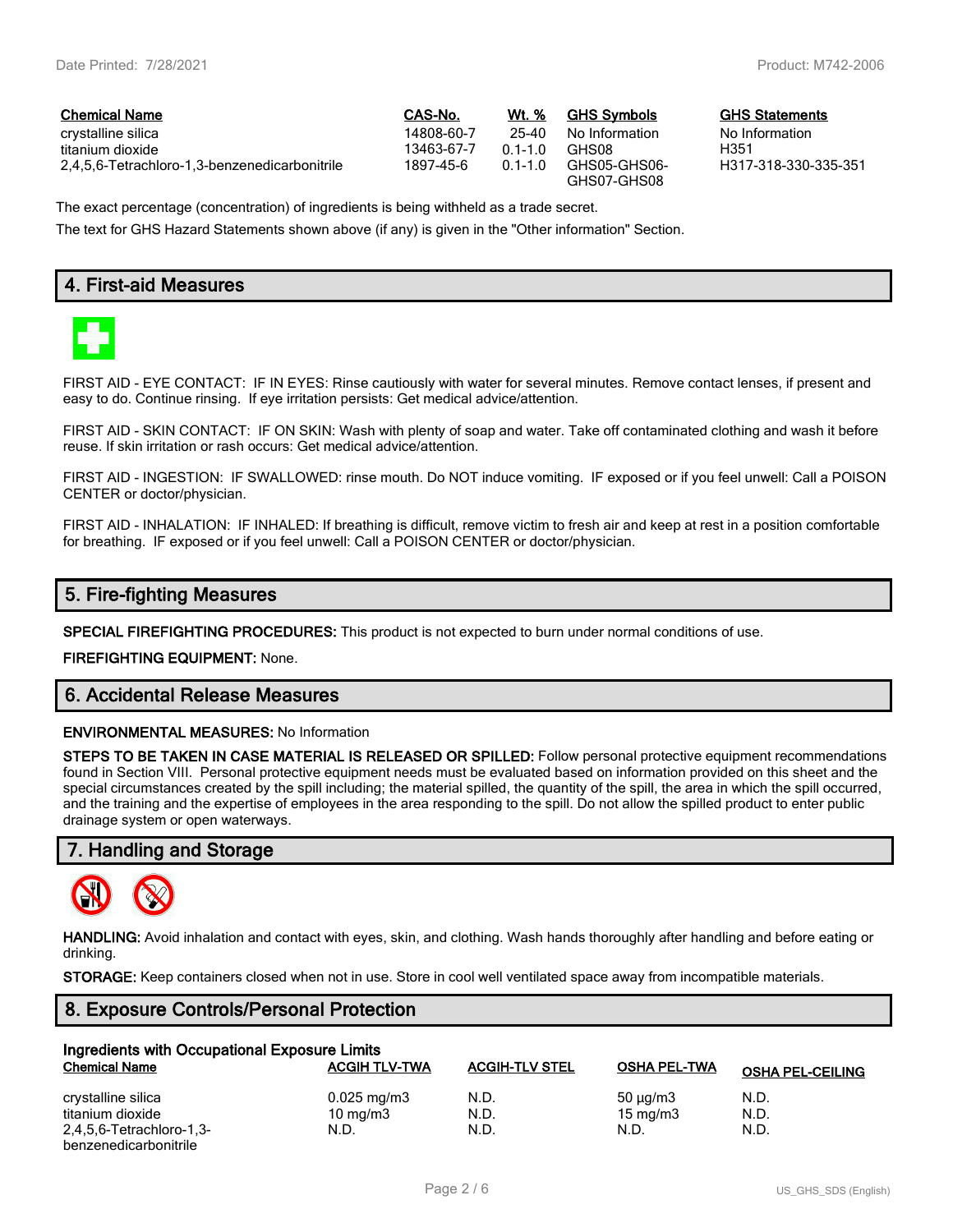#### **Further Advice: MEL = Maximum Exposure Limit OES = Occupational Exposure Standard SUP = Supplier's Recommendation Sk = Skin Sensitizer N.E. = Not Established N.D. = Not Determined**

#### **Personal Protection**



**RESPIRATORY PROTECTION:** Use NIOSH approved respiratory protection.



**SKIN PROTECTION:** Wear chemical resistant footwear and clothing such as gloves, an apron or a whole body suit as appropriate.



**EYE PROTECTION:** Wear chemical-resistant glasses and/or goggles and a face shield when eye and face contact is possible due to splashing or spraying of material.



**OTHER PROTECTIVE EQUIPMENT:** No Information



**HYGIENIC PRACTICES:** It is good practice to avoid contact with the product and/or its vapors, mists or dust by using appropriate protective measures. Wash thoroughly after handling and before eating or drinking.

## **9. Physical and Chemical Properties**

| Appearance:                    | Solid                       | <b>Physical State:</b>                      | <b>LIQUID</b>        |
|--------------------------------|-----------------------------|---------------------------------------------|----------------------|
| Odor:                          | Amine                       | <b>Odor Threshold:</b>                      | Not determined       |
| Density, g/cm3:                | 1.751                       | pH:                                         | Not determined       |
| Freeze Point. °F:              | Not determined              | Viscosity:                                  | Not determined       |
| <b>Solubility in Water:</b>    | Not determined              | Partition Coefficient, n-octanol/<br>water: | Not determined       |
| Decomposition temperature, °F: | Not determined              | <b>Explosive Limits, %:</b>                 | Not determined       |
| Boiling Range, °F:             | Not determined              | Flash Point, °F:                            | $>$ 200 $^{\circ}$ F |
| Combustibility:                | Does not support combustion | Auto-Ignition Temperature, °F:              | Not determined       |
| <b>Evaporation Rate:</b>       | Slower than Diethyl Ether   | Vapor Pressure, mmHg:                       | Not determined       |
| <b>Vapor Density:</b>          | Not determined              |                                             |                      |
|                                |                             |                                             |                      |

**N.I. = No Information**

# **10. Stability and reactivity**

**STABILITY:** Stable under normal conditions. **CONDITIONS TO AVOID:** Contact with incompatible materials. **INCOMPATIBILITY:** Acids, Bases, Oxidizing agents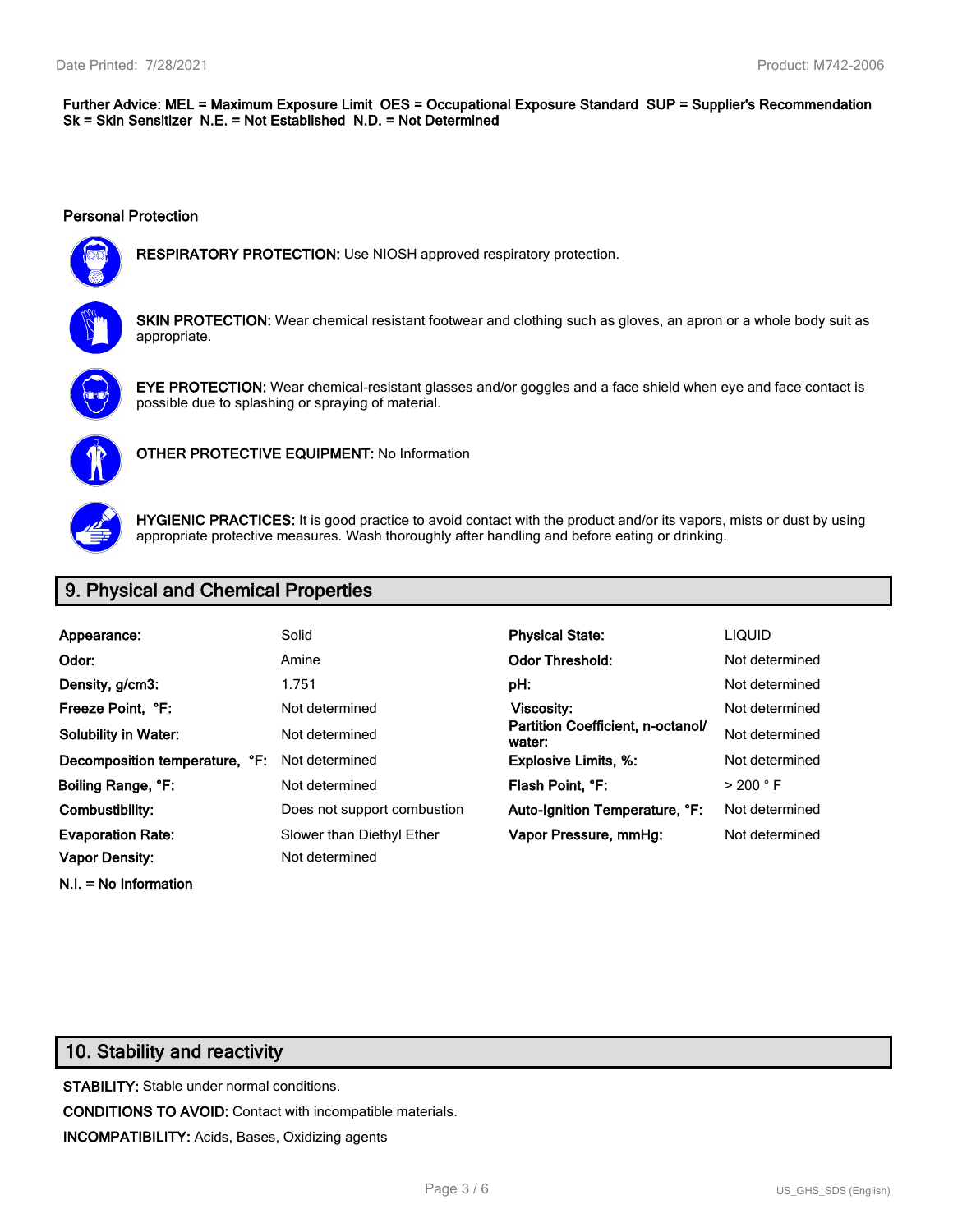#### **HAZARDOUS DECOMPOSITION PRODUCTS:** Not determined.

## **11. Toxicological information**



**Practical Experiences**

**EMERGENCY OVERVIEW:** No Information

**EFFECT OF OVEREXPOSURE - EYE CONTACT:** No Information

**EFFECT OF OVEREXPOSURE - INGESTION:** No Information

**EFFECT OF OVEREXPOSURE - INHALATION:** No Information

**EFFECT OF OVEREXPOSURE - SKIN CONTACT:** No Information

**CARCINOGENICITY:** May cause cancer.

This product contains Titanium Dioxide, which is listed by IARC as possibly carcinogenic to humans (Group 2B). This listing is based on inadequate evidence of carcinogenicity in humans and sufficient evidence in experimental animals. This classification is relevant when exposed to titanium dioxide in dust or powder form only, including cured product that is subject to sanding, grinding, cutting, or other surface preparation activities.

#### **PRIMARY ROUTE(S) OF ENTRY:**

**Skin Contact**

#### **Acute Toxicity Values**

#### **The acute effects of this product have not been tested. Data on individual components are tabulated below**

| CAS-No.    | <b>Chemical Name</b>                          | Oral LD50        | Dermal LD50                      | Vapor LC50   |
|------------|-----------------------------------------------|------------------|----------------------------------|--------------|
| 14808-60-7 | crystalline silica                            | >5000 mg/kg      | >5000 mg/kg                      | >20 mg/l Rat |
| 13463-67-7 | titanium dioxide                              | >10000 mg/kg Rat | $>10000$ mg/kg Rabbit $>20$ mg/l |              |
| 1897-45-6  | 2,4,5,6-Tetrachloro-1,3-benzenedicarbonitrile | >10000 mg/kg Rat | >10000 mg/kg Rabbit 0.1 mg/L Rat |              |

#### **N.I. = No Information**

## **12. Ecological information**

**ECOLOGICAL INFORMATION:** Ecological evaluation of this material has not been performed; however, do not allow the product to be released to the environment without governmental approval/permits.

#### **13. Disposal Information**



**Product**

**DISPOSAL METHOD:** Waste from this material may be a listed and/or characteristic hazardous waste. Dispose of material, contaminated absorbent, container and unused contents in accordance with local, state, and federal regulations.

**STEPS TO BE TAKEN IN CASE MATERIAL IS RELEASED OR SPILLED:** Follow personal protective equipment recommendations found in Section VIII. Personal protective equipment needs must be evaluated based on information provided on this sheet and the special circumstances created by the spill including; the material spilled, the quantity of the spill, the area in which the spill occurred, and the training and the expertise of employees in the area responding to the spill. Do not allow the spilled product to enter public drainage system or open waterways.

## **14. Transport Information**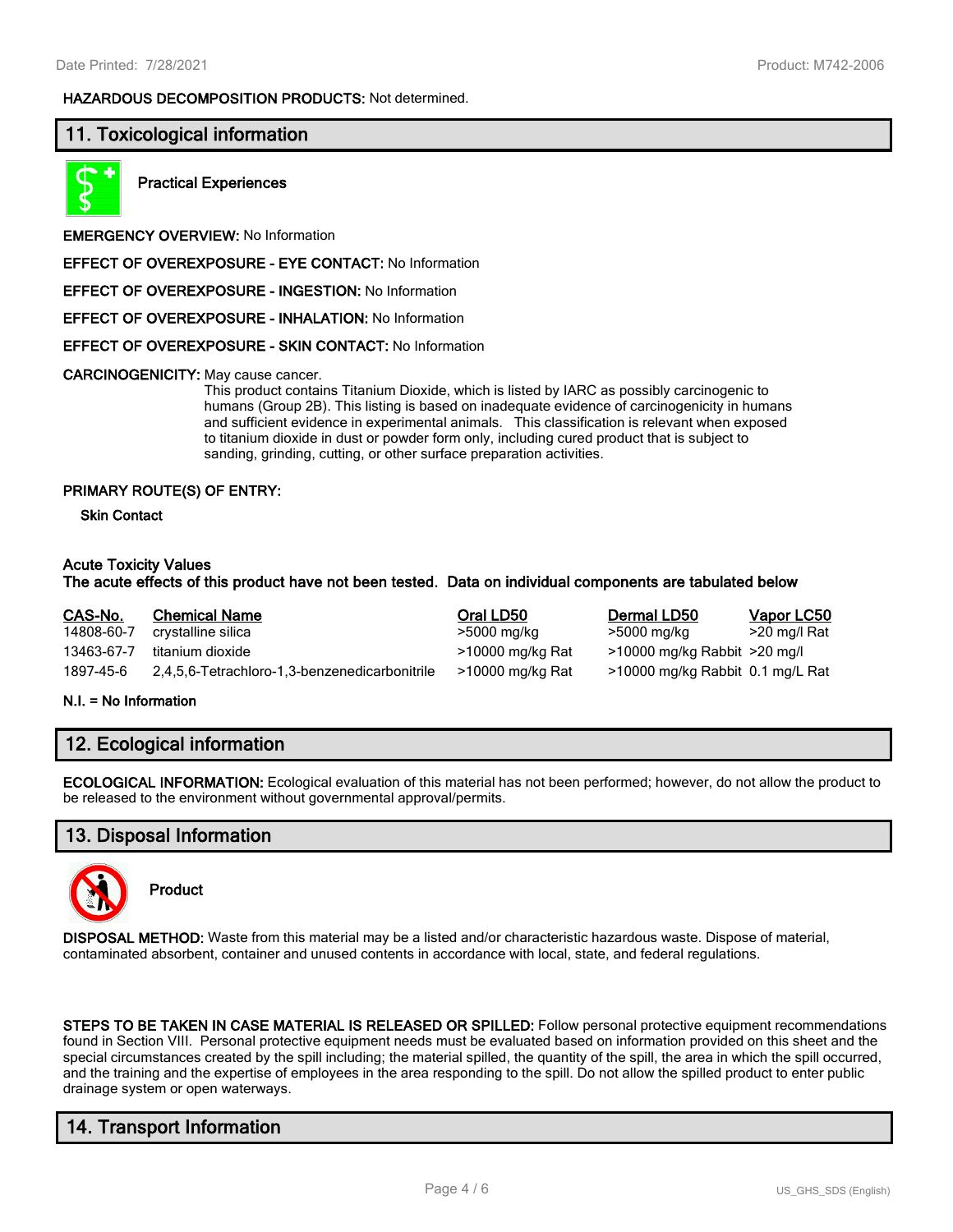#### **SPECIAL TRANSPORT PRECAUTIONS:** No Information

| DOT:  | NOT RESTRICTED |
|-------|----------------|
| IATA: | NOT RESTRICTED |
| IMDG: | NOT RESTRICTED |

## **15. Regulatory Information**

## **U.S. Federal Regulations:**

## **CERCLA - SARA Hazard Category**

This product has been reviewed according to the EPA 'Hazard Categories' promulgated under Sections 311 and 312 of the Superfund Amendment and Reauthorization Act of 1986 (SARA Title III) and is considered, under applicable definitions, to meet the following categories:

Acute Health Hazard, Chronic Health Hazard

#### **SARA SECTION 313**

This product contains the following substances subject to the reporting requirements of Section 313 of Title III of the Superfund Amendment and Reauthorization Act of 1986 and 40 CFR part 372:

| <b>Chemical Name</b>                          | CAS-No.   | Wt. % |
|-----------------------------------------------|-----------|-------|
| 2,4,5,6-Tetrachloro-1,3-benzenedicarbonitrile | 1897-45-6 | 0.38  |

#### **TOXIC SUBSTANCES CONTROL ACT**

This product contains the following chemical substances subject to the reporting requirements of TSCA 12(B) if exported from the United States:

| Chemical Name          | CAS-No.  |
|------------------------|----------|
| 1-methyl-2-pyrrolidone | 872-50-4 |

# **U.S. State Regulations:**

#### **CALIFORNIA PROPOSITION 65**

WARNING: Cancer and Reproductive Harm - www.P65Warnings.ca.gov.

Crystalline Silica, Cancer, 31.5606% 1-Methyl-2-Pyrrolidone, Reproductive Harm, 0.0016%

## **16. Other Information**

| <b>Revision Date:</b>       |                                     | 7/28/2021                    |                                                                                                    |                    | <b>Supersedes Date:</b> |                             | 9/11/2020 |
|-----------------------------|-------------------------------------|------------------------------|----------------------------------------------------------------------------------------------------|--------------------|-------------------------|-----------------------------|-----------|
| <b>Reason for revision:</b> |                                     |                              | Substance and/or Product Properties Changed in Section(s):<br>09 - Physical & Chemical Information |                    |                         |                             |           |
|                             | Datasheet produced by:              | <b>Regulatory Department</b> |                                                                                                    |                    |                         |                             |           |
| <b>HMIS Ratings:</b>        |                                     |                              |                                                                                                    |                    |                         |                             |           |
| Health:                     |                                     | Flammability:                |                                                                                                    | <b>Reactivity:</b> |                         | <b>Personal Protection:</b> |           |
|                             | Volatile Organic Compounds, gr/ltr: |                              |                                                                                                    |                    |                         |                             |           |